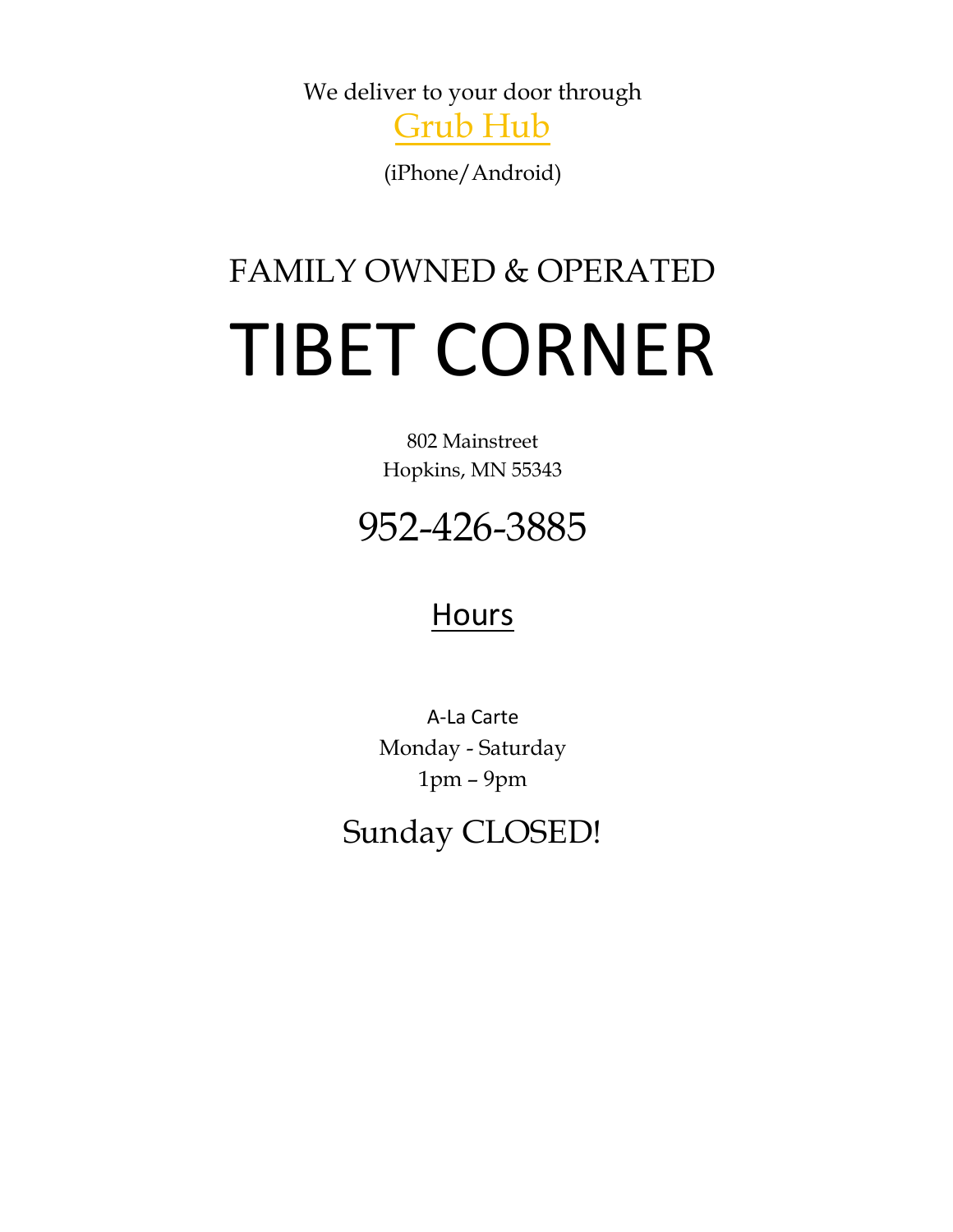### APPETIZER

- The items marked with **V(**vegetarian) & **VN**(vegan) can easily be made into Vegetarian | Vegan at your request.

- If you have allergy or special dietary requirements, please let your server know.

- We are Gluten-friendly**. (G)**

| <b>CHICKEN LOLLIPOPS (6) +</b><br>chicken wings made into lollipop, house special ingredients                                   | 11.99 |
|---------------------------------------------------------------------------------------------------------------------------------|-------|
| CHICKEN 65 +<br>chunks of chicken marinated with homemade sauce                                                                 | 9.99  |
| $\overline{\text{FISH PAKORA}}$ (4) G<br>marinated fish strips in our flavorful Indian spices and deep-fried to bring the crisp | 9.99  |
| SPICY POTATOES (Shogo-Khatsa) <code>v vn g</code><br>Sliced potatoes cooked in a homemade tomato & onion sauce                  | 7.99  |
| <b>VEGETABLE PAKORA</b> VIVNIG<br>savory delicacy with gram flour & mixed vegetables                                            | 7.99  |
| VEGETABLE SAMOSA (3) V VN +<br>triangular savory filled with potatoes & green peas mixed                                        | 7.99  |
| SAMPLER<br>1 samosa, 1 lollipop, chicken 65, veg pakora, spicy potatoes                                                         | 13.99 |

## SOUP & SALAD

| SWEET CORN SOUP VIG                                                                     |           |            |      |
|-----------------------------------------------------------------------------------------|-----------|------------|------|
| chicken 7.99                                                                            | tofu 7.99 | plain 6.99 |      |
| mixed with sweet corn, peas & carrots, ginger, garlic, cornstarch, vegi base, egg white |           |            |      |
| <b>MIXED VEGETABLE SOUP VIVNIG</b>                                                      |           |            | 6.99 |
| cabbage, carrots, peas, soy sauce, vegi base, cilantro, spinach                         |           |            |      |
| <b>CHICKEN NOODLE SOUP</b>                                                              |           |            | 7.99 |
| chicken, egg noodle, peas, carrots, cilantro, and spinach                               |           |            |      |
| <b>TIBET CORNER SALAD VIVNIG</b>                                                        |           |            |      |
| Cabbage, carrots, cucumbers, tomatoes, sesame oil, S&P, vinegar                         |           |            | 9.99 |

 $\alpha$ weet  $\alpha$ oor $\alpha$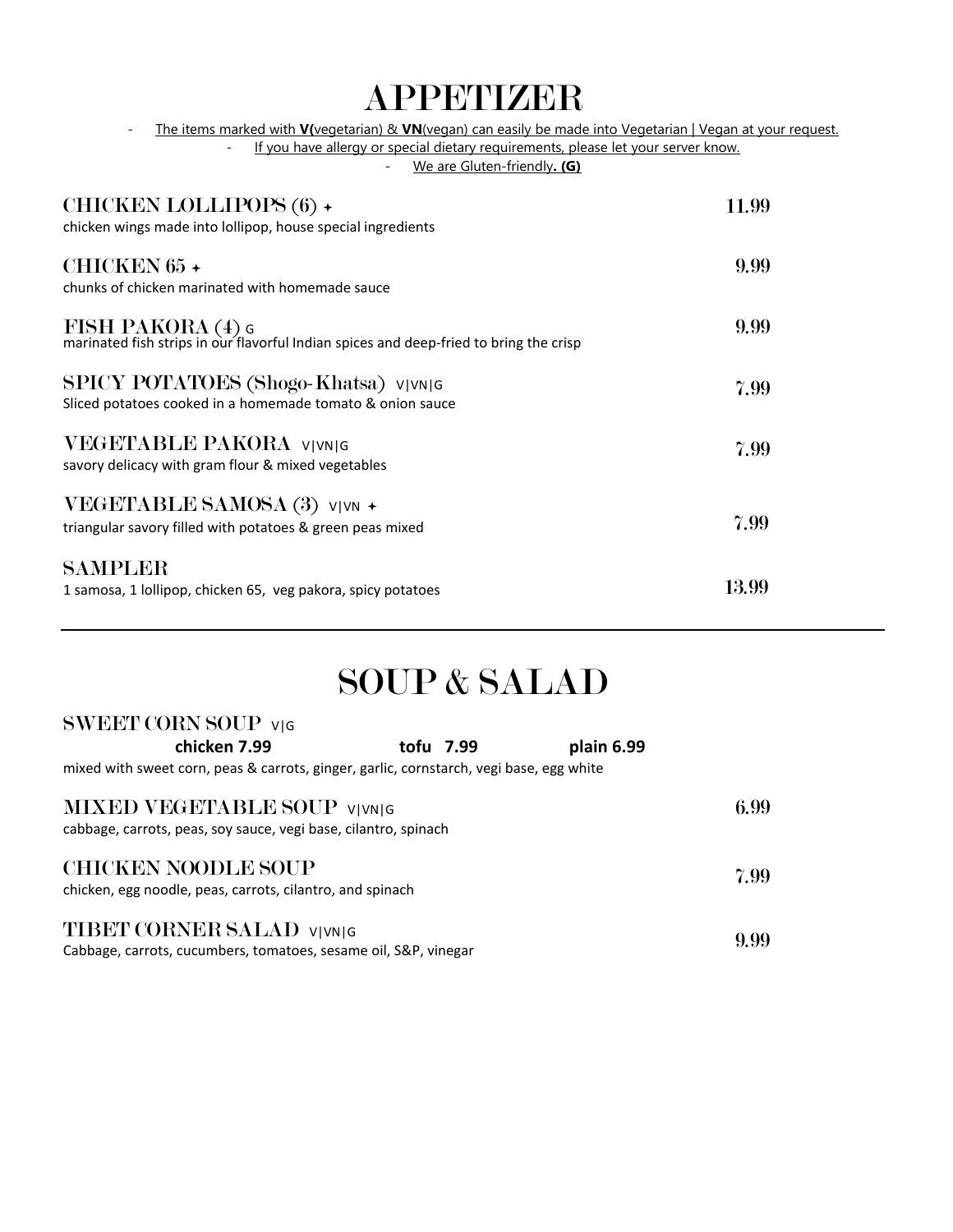|                                                                                                                                                                                                 | TIDIJIM VUININD                                                                                             |                         |           |
|-------------------------------------------------------------------------------------------------------------------------------------------------------------------------------------------------|-------------------------------------------------------------------------------------------------------------|-------------------------|-----------|
|                                                                                                                                                                                                 | The items marked with V(vegetarian) & VN(vegan) can easily be made into Vegetarian   Vegan at your request. |                         |           |
|                                                                                                                                                                                                 | If you have allergy or special dietary requirements, please let your server know.                           | We are Gluten-friendly. |           |
| MOMO V/VN                                                                                                                                                                                       |                                                                                                             |                         |           |
| beef 14.99                                                                                                                                                                                      | chicken 14.99                                                                                               | tofu 13.99              |           |
| BEEF SHAP-TA $G +$<br>sliced beef, tossed & sautéed with homemade tomato & onion sauce, bell peppers, ginger, garlic. Served with side of white<br>basmati rice                                 |                                                                                                             |                         | 14.99     |
| ALU SHA (Potatoes & Beef) G<br>cubes potatoes & beef, onions, ginger & garlic, cooked in homemade tomato & onion sauce to a delicious flavor                                                    |                                                                                                             |                         | 14.99     |
| FRIED RICE VIVNIG<br>shrimp 15.99     combo (beef & chicken) 14.99     beef 13.99<br>White basmati rice wok fried with onion, carrots & peas, cabbage, soy sauce, ginger & garlic, spices mixed |                                                                                                             | chicken 13.99           | veg 12.99 |
| <b>BEEF POTATO BEAN (Alo Phing-Sha) G</b><br>bean thread noodles cooked in tomato and onion sauce with beef & potato cubes                                                                      |                                                                                                             |                         | 14.99     |
| VEG POTATO BEAN (Alo Phing) G<br>bean thread noodles cooked in tomato and onion sauce with potato cubes                                                                                         |                                                                                                             |                         | 13.99     |
| TIBETAN CHOW-MEIN V VN +<br>shrimp 15.99     combo (beef & chicken) 14.99                                                                                                                       | beef 13.99                                                                                                  | chicken 13.99           | veg 12.99 |

TIBETAN CUISINE

Angel hair noodles sautéed with fresh ginger & garlic, onions, carrots & peas, cabbage, soy sauce, & spices mixed

# DINNER NOODLE SOUP

HANDMADE NOODLE SOUP (Then-Thuk) V|VN + **shrimp 15.99 beef 14.99 chicken 13.99 veg 12.99** 

Homemade traditional flat square noodles, cabbage, carrots & peas, soy sauce, cilantro, and spinach

TIBETAN NOODLE SOUP (Gya-Thuk) <sup>V</sup>

**shrimp 15.99 beef 14.99 veg 12.99** 

Angel hair pasta noodles, cabbage, carrots & peas, soy sauce, cilantro, and spinach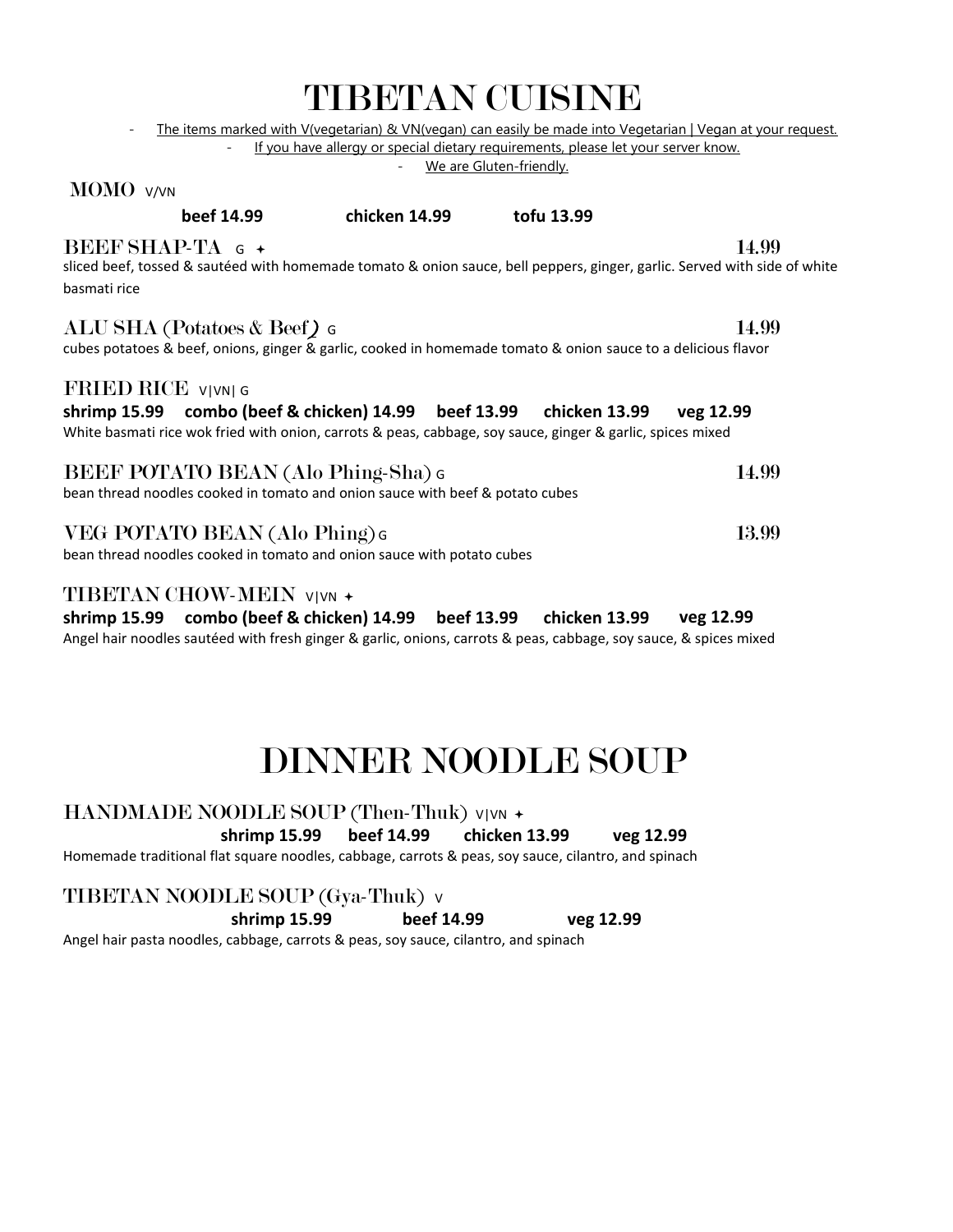- The items marked with V(vegetarian) & VN(vegan) can easily be made into Vegetarian | Vegan at your request.

- If you have allergy or special dietary requirements, please let your server know.

- We are Gluten-friendly.

- Entrée are served with white Basmati Rice.

| BIRYANI V VN G +                                                                                                                                          |            |                             |           |              |
|-----------------------------------------------------------------------------------------------------------------------------------------------------------|------------|-----------------------------|-----------|--------------|
| shrimp 16.99                                                                                                                                              |            | lamb 16.99<br>chicken 15.99 | veg 13.99 |              |
| long grain basmati rice, cooked with vegetables/meat marinated in delicate blend of exotic spices, herbs, butter & yogurt with a<br>side of raita chutney |            |                             |           |              |
| TIKKA MASALA v G                                                                                                                                          |            |                             |           |              |
| shrimp 16.99                                                                                                                                              | fish 16.99 | chicken 15.99               |           | paneer 14.99 |
| choices of your meat cooked with bell peppers, onions, in a rich creamy homemade tomato & onion sauce, spices, & herbs and<br>cilantro                    |            |                             |           |              |
| CURRY VIVNIG                                                                                                                                              |            |                             |           |              |
| shrimp 16.99<br>rich Indian curry spices prepared with homemade tomato & onion curry sauce                                                                | lamb 16.99 | chicken 14.99               | veg 14.99 |              |
| VINDALOO VIVNIG                                                                                                                                           |            |                             |           |              |
| fish 16.99                                                                                                                                                | lamb 16.99 | chicken 14.99               | veg 14.99 |              |
| Choice of your meat or veg & potatoes cooked with lemon, & mixed Goa spices                                                                               |            |                             |           |              |
| <b>SHAHI KORMA</b> VIG                                                                                                                                    |            |                             |           |              |
| fish 16.99                                                                                                                                                | lamb 16.99 | chicken 14.99               | veg 14.99 |              |
| Choice of your meat or veg cooked with onion curry sauce, cream, cashew, raisin, & spices                                                                 |            |                             |           |              |
| <b>BUTTER CHICKEN</b>                                                                                                                                     | G          |                             |           | 14.99        |
| boneless chicken cubes cooked in a rich creamy homemade tomato curry sauce, butter, spices & herbs                                                        |            |                             |           |              |
| <b>BUTTER SHRIMP</b>                                                                                                                                      | G          |                             |           | 16.99        |
| JUMBO shrimp cooked in a rich creamy homemade tomato curry sauce, coconut milk, butter, spices & herbs                                                    |            |                             |           |              |
| <b>CHICKEN TANDOOR</b>                                                                                                                                    | $\sqrt{G}$ |                             |           | 15.99        |
| chicken marinated in yogurt, ginger & garlic paste, spices, bell peppers, & onions, cilantro                                                              |            |                             |           |              |
| <b>MALAI KOFTA v</b>                                                                                                                                      | <b>IVN</b> |                             |           | 14.99        |
| seasoned mashed potatoes, minced vegetables & thinly grated paneer, rolled into balls and cooked in a delicious yellow creamy<br>sauce or coconut milk.   |            |                             |           |              |
| PALAK PANEER VIG                                                                                                                                          |            |                             |           | 14.99        |
| spinach cooked to perfection in a creamy sauce, homemade tomato & onion sauce, Indian paneer cheese                                                       |            |                             |           |              |
|                                                                                                                                                           |            |                             |           |              |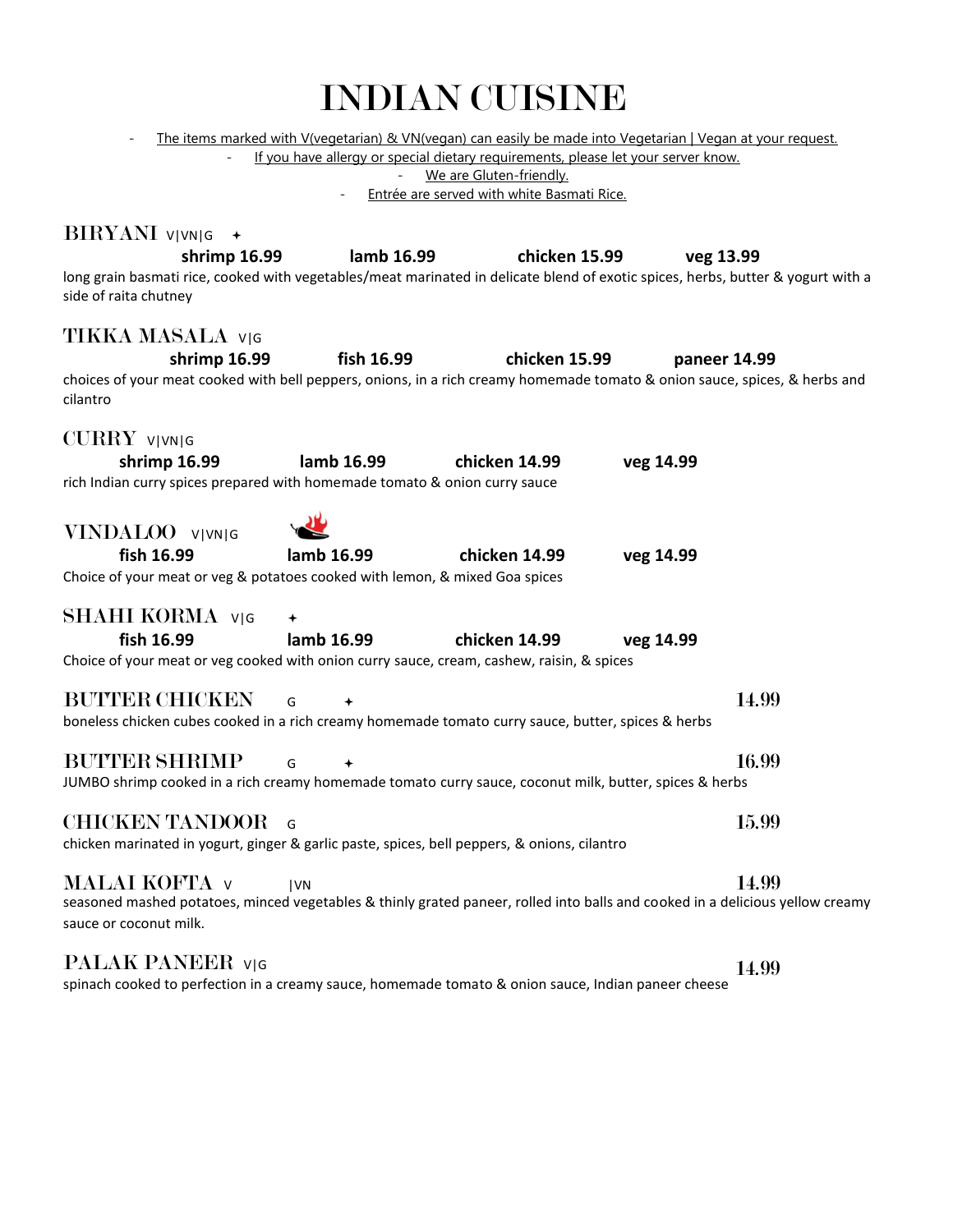| <b>INDIAN CUISINE</b>                                                                                                                                                                                                                                                                                 |       |
|-------------------------------------------------------------------------------------------------------------------------------------------------------------------------------------------------------------------------------------------------------------------------------------------------------|-------|
| The items marked with V(vegetarian) & VN(vegan) can easily be made into Vegetarian   Vegan at your request.<br>$\overline{\phantom{a}}$<br>If you have allergy or special dietary requirements, please let your server know.<br>We are Gluten-friendly.<br>Entrée are served with white Basmati Rice. |       |
| ALU PALAK VIVNIG<br>spinach & potatoes cooked to perfection in a creamy sauce or coconut milk, homemade tomato & onion sauce                                                                                                                                                                          | 13.99 |
| $\text{DAL}$ v/vn/g +<br>yellow lentil cooked to perfection with flavorful spices, butter, & cilantro                                                                                                                                                                                                 | 13.99 |
| PANEER MAKHANI V G<br>cubes of paneer cheese cooked in a rich creamy homemade tomato curry sauce with butter, spices & herbs                                                                                                                                                                          | 14.99 |
| CHANNA CHO-LEY VIVNIG +<br>chickpeas mixed in a choley spices, with homemade tomato & onion sauce and sprinkled with fresh cilantro                                                                                                                                                                   | 13.99 |
| <b>MUTTAR PANEER</b> VIG<br>paneer cheese & green peas cooked in a homemade tomato & onion curry sauce with spices & herbs                                                                                                                                                                            | 14.99 |
| <b>TOFU MAKHANI</b> VIVNIG<br>Tofu cooked in a homemade tomato curry sauce with spices & herbs and coconut milk                                                                                                                                                                                       | 14.99 |

#### SIDE

NAAN <sup>V</sup>

butter 4.00 garlic 4.50 plain 3.50

PLAIN WHITE RICE V|VN|G 2.99